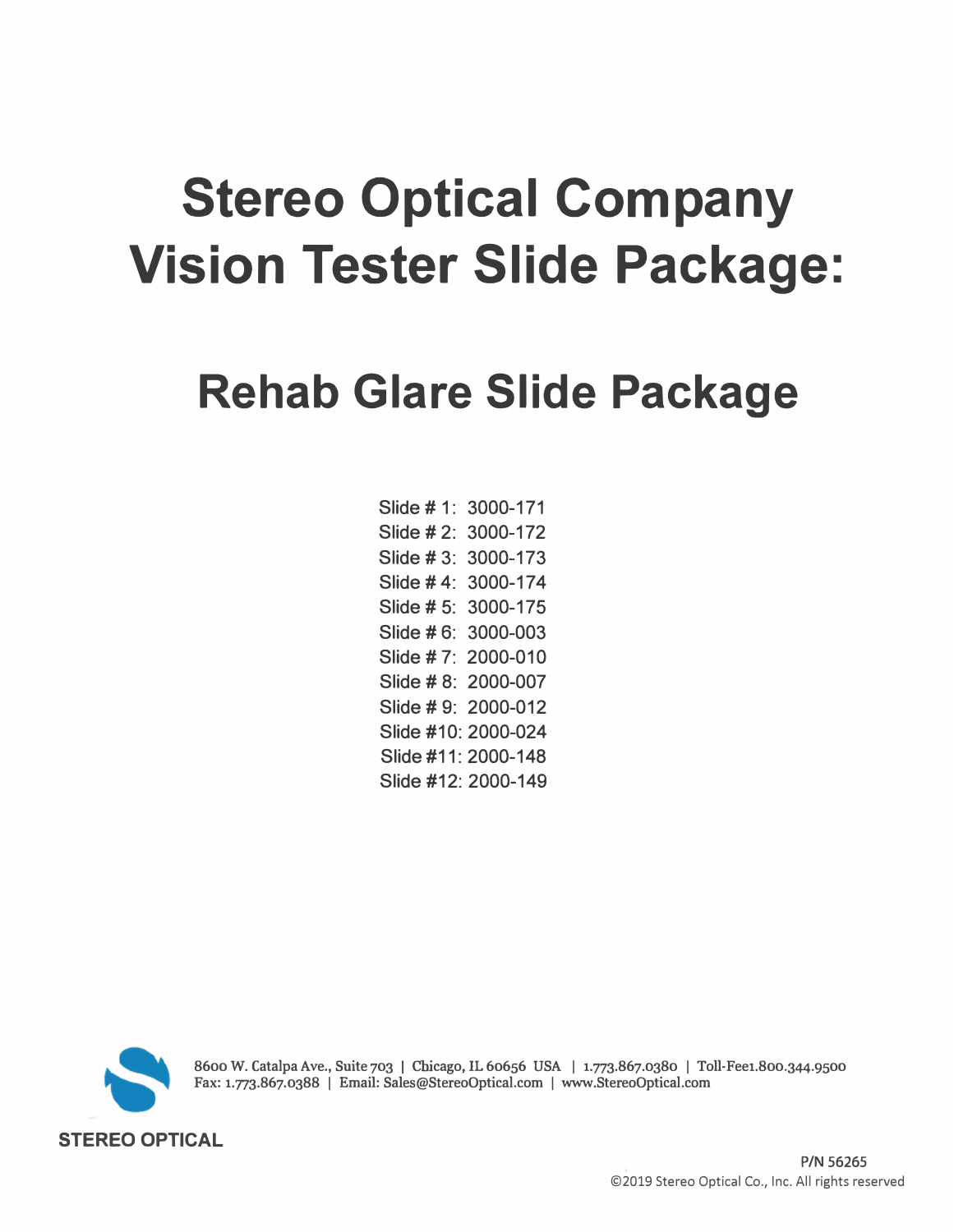## **Slide 3000-171 to 3000-175 "FAR" CONTRAST SENSITIVITY**

1. Dial at 1-5 (Yellow) indicator

2. Far Point switch illuminated  $\bigoplus$ 



### 3. Right switch illuminated  $\mathbb{R}$

#### **Contrast Sensitivity Test consists of 5 slides.**

There are 4 testing strategies available (see Record Form) on the Optec 5000 PG Rehab:

Night testing without Glare | Day testing without Glare | Night testing with Glare | Day testing with Glare

**When testing includes all four strategies, begin testing with Night switch illuminated.** 

- **1. Ensure that the patient is wearing their usual optical correction or is properly refracted at the test distance.**
- **2. Show the patient the sample patch making the statement, "Each of the circles contain lines, tell me if the top of the lines point to the left, right or up."**
- **3. Point or instruct the patient to look at ROW A proceeding from left to right having them state the last patch they can see by number and stating which way the top of the lines point. For example: The patient response may be: "A" 6 is UP.**
- **4. If the response is correct, encourage the patient to proceed to each subsequent patch to the right until one incorrect response is obtained. (NOTE: The correct responses are indicated on the recording form.)**
- **5. If the response is incorrect:**
	- **a. Have the patient look at each subsequent patch to the left until a correct response is obtained.**
	- **b. Then encourage the patient to proceed to the right until one incorrrect response is obtained.**
- **6. Mark the last correct response in the proper location on the recording form, the vertical columns of numbers marked "A" on the scoring pad corresponds to the "A" horizontal row on the test slides. The same is true for columns B,C,D and E on recording form. (See Figure 1)**
- **7. Repeat steps 3-6 on rows B,C,D, and E.**
- **8. Repeat steps 3-7 for the patient's LEFT eye.**
- **9. To plot the contrast sensitivity curve, connect the marked patient response points.**
- **10. Use the two color pen to distinguish between the right eye and left eye.**

#### **REPEAT STEPS 3-8 FOR EACH OF THE 4 TESTING STRATEGIES**

**FOR ADDITIONAL INFORMATION, SEE "CONTRAST APPENDIX"**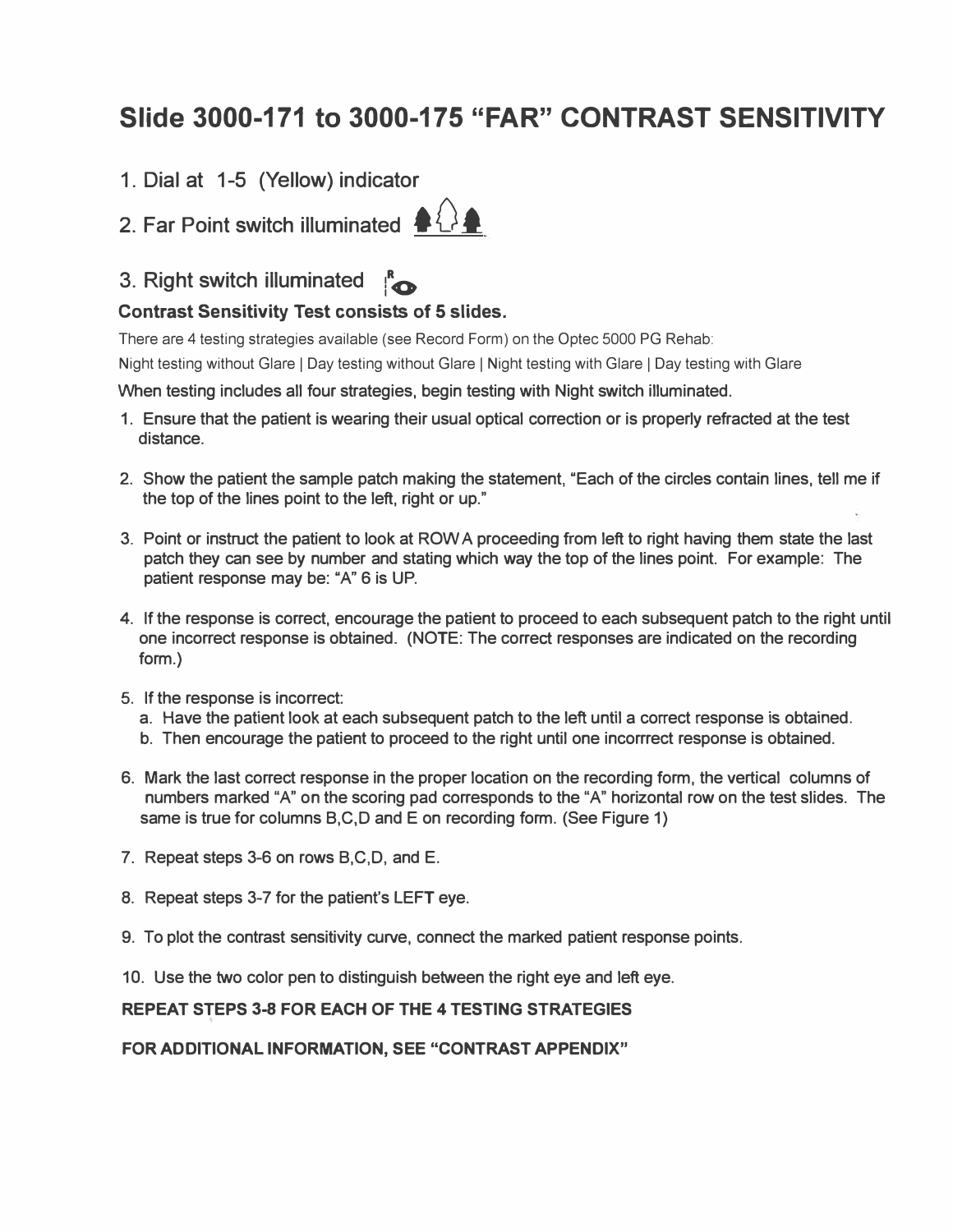## F.A.C.T. QUICK TEST

To identify vision loss due to Macular, Retinal, or Optec Nerve Defects, testing Row C many be suffi cient. This "Quick Test" provides <sup>a</sup> quick method of detecting contrast loss.

Individuals whose contrast falls below the normal range are suspec<sup>t</sup> and should be tested using the other frequencies.

#### RECORDING AND EVALUATION OF RESULTS

- 1. The last correct response for each row is recorded on the record form.
- 2. The marked patient response for each contrast sensitivity level are connected with <sup>a</sup> line.
- 3. Abnormal contrast sensitivity curves are defined as:
	- a. The curve is not within the normal range (gray area) of the record chart. (See Figure 2).
	- b. The curve of the patient's two eyes differs by more than two contrast values (patches)
	- at any one frequency. (See Figure 3).
		- c. The curve of the patient's two eyes differs more than one contrast value (patch) at two or more adjacent frequencies. (See Figure 4).

Early losses, neurologic, pathologic, or refractive visual problems will have different effects on the contrast sensitivity curve. Losses in the high frequencies usually indicate problems with the macula, which includes refractive problems and macular edema. More severe vision problems may cause degradation of the entire contrast curve. (See Figure 5).

A curve with normal high-frequency contrast sensitivity and abnormal low and/or mid-frequency con trast sensitivity indicates the possibility of <sup>a</sup> pathologic or neurologic problem.

#### SNELLEN FUNCTIONAL EQUIVALENTS

The contrast sensitivity curve can be interpreted in Snellen Functional Equivalents. To obtain the Snellen Functional Equivalent value:

- 1. Look at the contrast sensitivity curve going from left to right.
- 2. The first bracket the contrast curve intersects is the Snellen Functional Equivalent.

In Figure 2, the Snellen Functional Equivalent for the right eye is 20/100 and 20/15 for the left.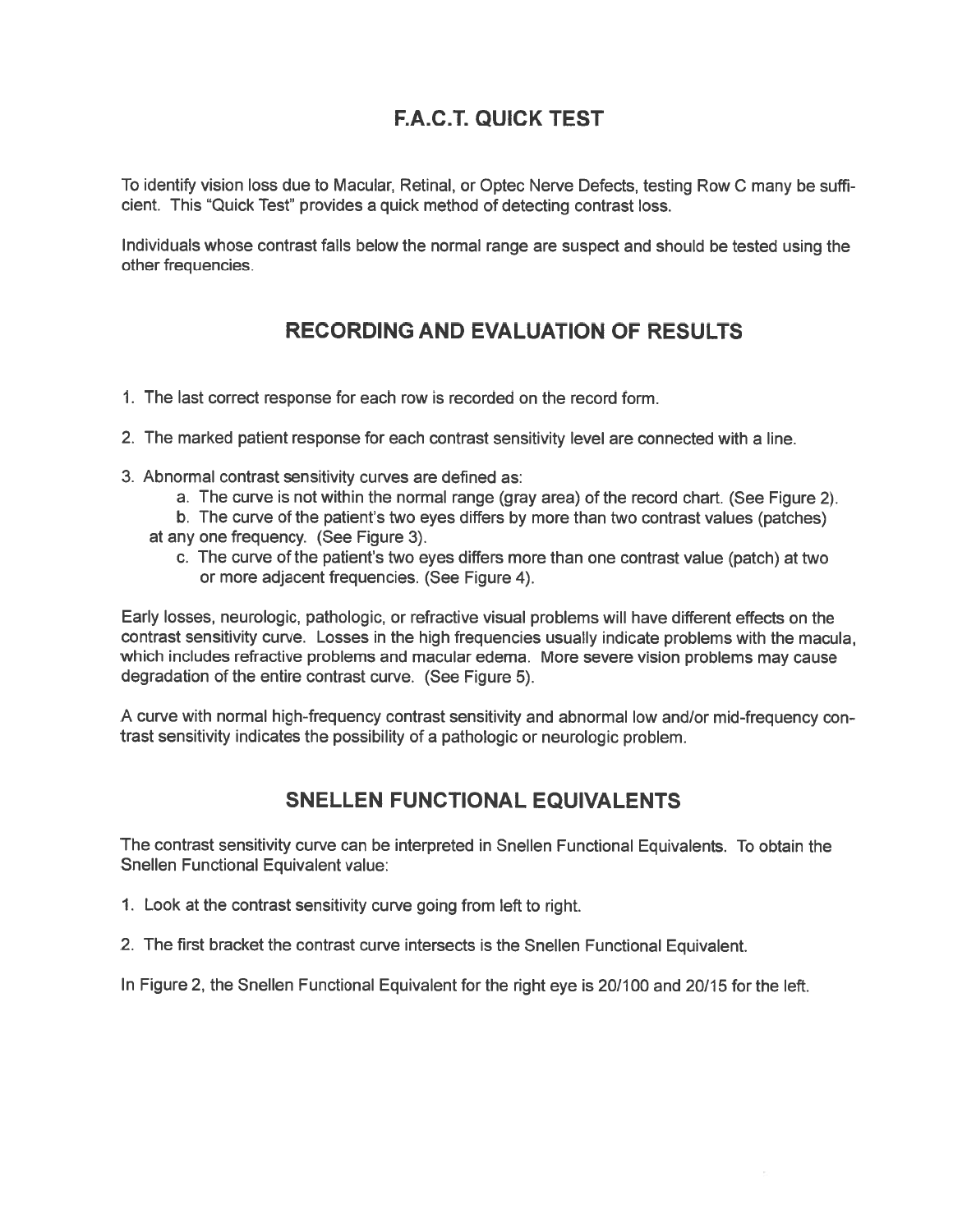## **FUNCTIONAL ACUITY CONTRAST TEST (F.A.C.T.)®**



**FIGURE 1** 

**RIGHT UP-DOWN LEFT**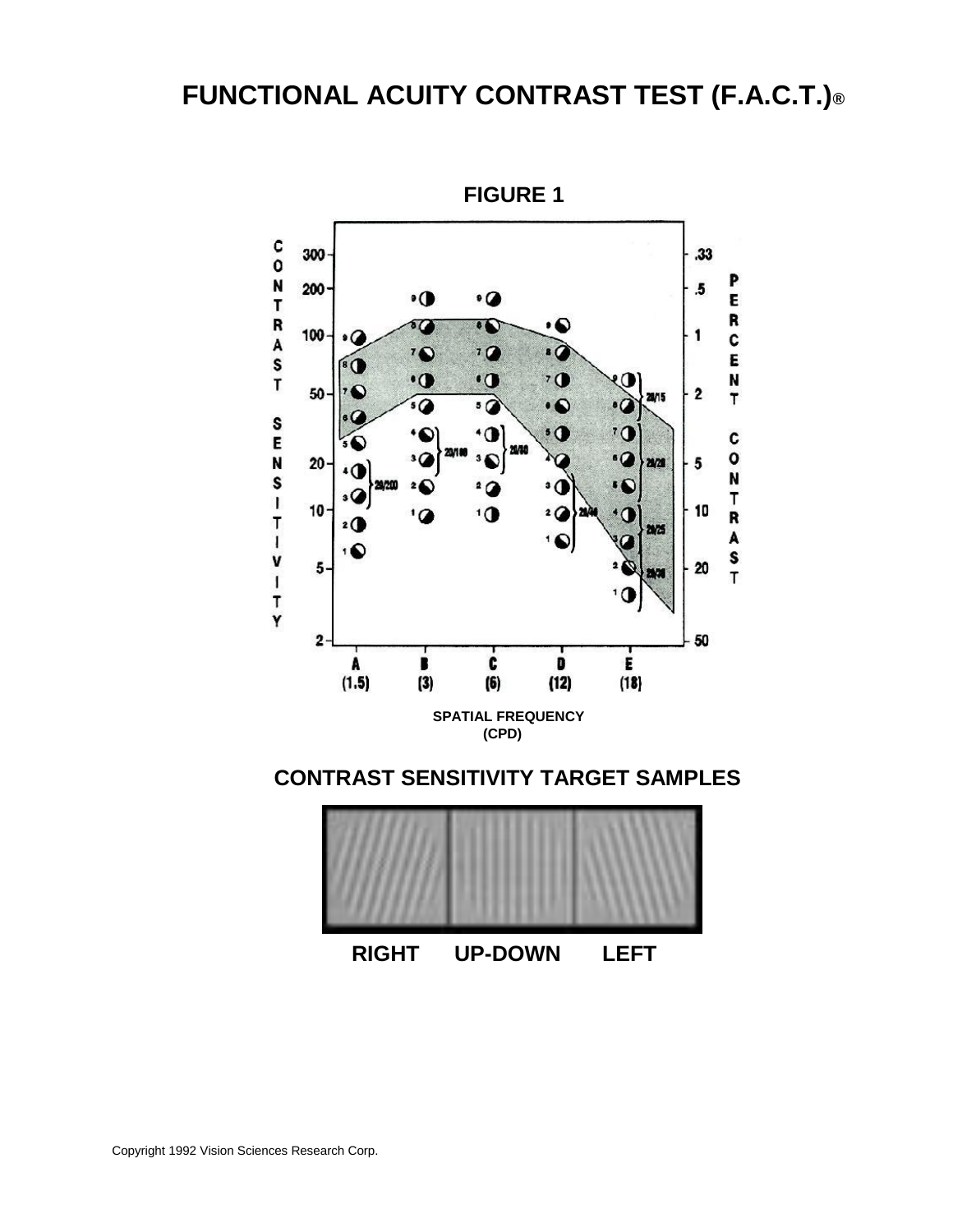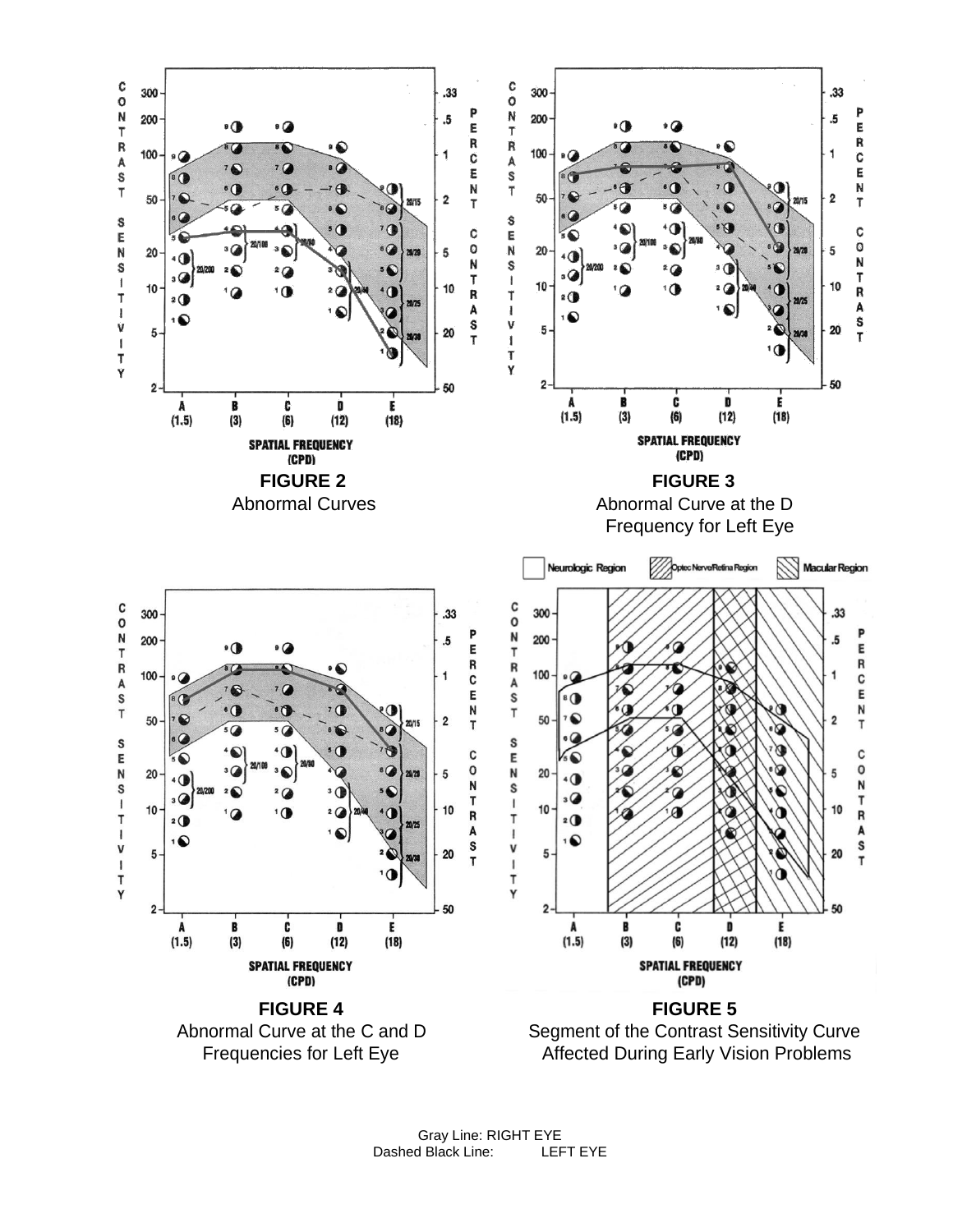## Slide 3000-003 "FAR" VISUAL ACUITY LETTERS

1. Dial at 6 (Yellow) indicator



- 2. Far Point switch illuminated
- 3. Right and Left eye switches illuminated

| <b>DZNRO</b>                                                             |             | n                       | <b>ROHK</b>     |                                |
|--------------------------------------------------------------------------|-------------|-------------------------|-----------------|--------------------------------|
| $\overline{\mathbf{2}}$<br><b>RKS</b>                                    | <b>HNC</b>  | 3                       | HNC             | <b>ZOD</b>                     |
| <b>HCDV</b><br>3                                                         | <b>BKZO</b> | $\overline{\mathbf{3}}$ | <b>SKZO</b>     | <b>RNDS</b>                    |
| $P$ $Q$ $D$                                                              | <b>CH</b>   | 4                       | $M \geq C$ at   | VZXN                           |
| $B - C$                                                                  |             |                         | $2 - 2 - 4 = 0$ | <b>D</b><br>$N-2$<br><b>Bo</b> |
| $\overline{\bullet}$<br>$\mathbf{N} \times \mathbf{E} \times \mathbf{E}$ |             | ۱۵.                     | $11 + 421$      | 日本生から                          |
| ъ.                                                                       |             | $\mathbf{r}$            | $1 - 1 - 1 - 1$ | .                              |

Questions: "How many columns of letters do you see?" The answer is 3. Ask the subject to read line <sup>5</sup> completely. If this is correct, procee<sup>d</sup> to line 6, if correct procee<sup>d</sup> to line 7, if correct, the subject has 20/20 vision or better, at FAR point for the right eye, left eye and both eyes together. The correct scoring key is printed on the record form.

Two or more letters incorrectly identified on any line (3 to 7) PER COLUMN is considered <sup>a</sup> FAIL for that acuity level IN THAT COLUMN.

<sup>A</sup> different acuity reading for each column is possible. The center column is critical because this is the binocular acuity test, while the right and left columns are monocular acuity tests.

<sup>A</sup> monocular (only) acuity test can be administered on the right or left eye by occluding the eye not being tested. With one eye occluded, the subject will only see two columns with letters.

Some of the binocular irregularities that can occur are:

- 1. Either right or left column appears fuzzy or blurred.
- 2. <sup>A</sup> complete lack of targets in either right and left column will indicate <sup>a</sup> vision problem.
- 3. An intermittent disappearance of targets in either the right or left column.
- 4. Failure to fuse the right and left eye area of the slide into three columns of letters.

|              | <b>LINE/ACUITY</b> | <b>LEFT EYE</b> | <b>BOTH EYES</b> | <b>RIGHT EYE</b> |
|--------------|--------------------|-----------------|------------------|------------------|
|              | 20/200             | Z N             | R <sub>O</sub>   | H K              |
| $\mathbf{2}$ | 20/100             | <b>RKS</b>      | HNC              | ZOD              |
| -3           | 20/70              | HCDV            | SKZO             | RNDS             |
| 4            | 20/50              | ZROD            | NSCH             | VZKN             |
| 5            | 20/40              | <b>KHSC</b>     | OZNR             | DNVC             |
| 6            | 20/30              | ONRZV           | <b>DKHCS</b>     | <b>KDSON</b>     |
|              | 20/20              | SDCHN           | VRZKO            | HSNRD            |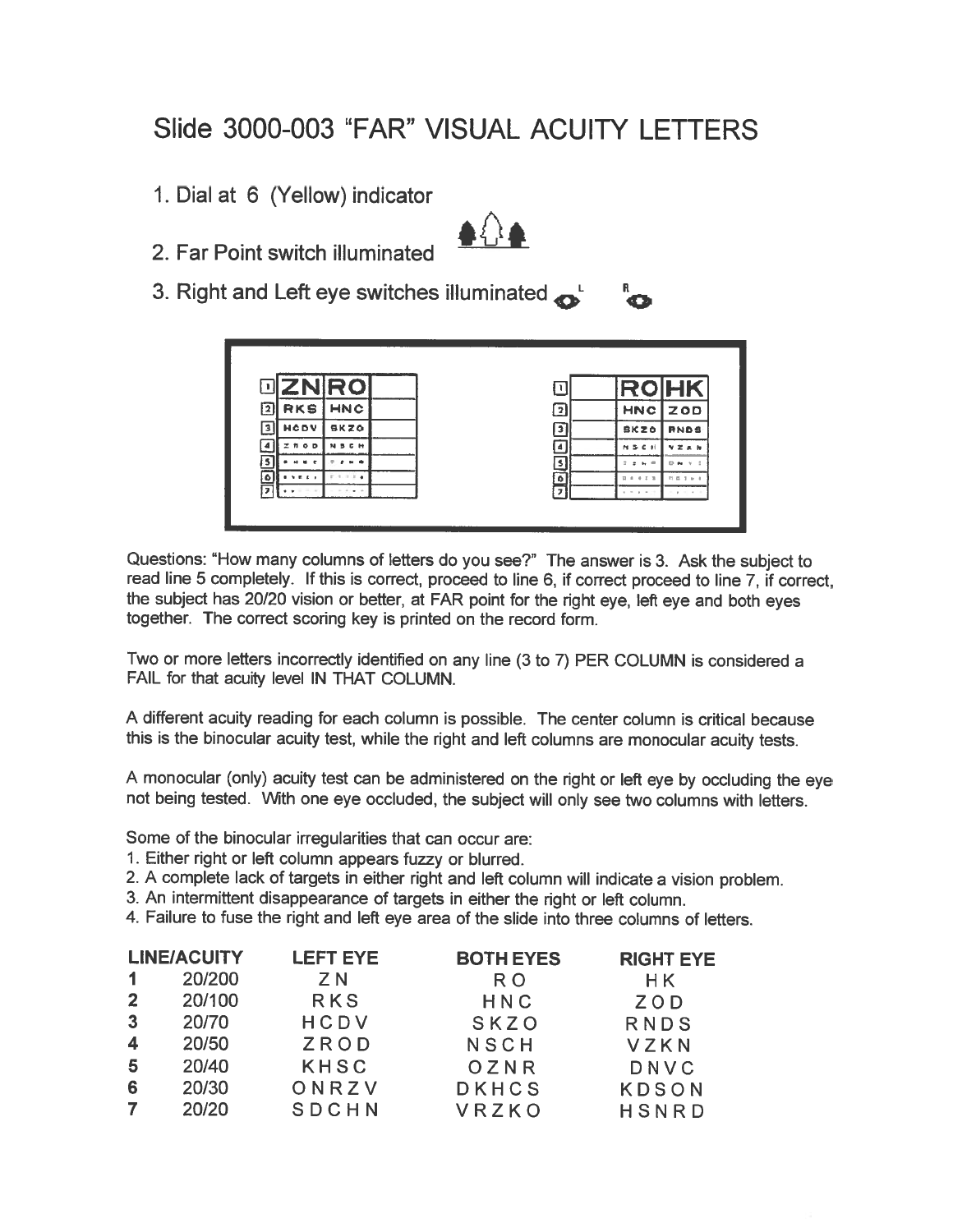## Slide 2000-010 "FAR" COLOR PERCEPTION

- 1. Dial at 7 FAR (Yellow) indicator.
- 2. Far Point switch illuminated  $\frac{1}{2}$



3. Right and Left eye switches illuminated  $\phi$   $\phi$ 



This test is <sup>a</sup> screening for color perception. It will identify deficiencies, but it does not classify them. Six Pseudo-Isochromatic Ishihara Plates are accurately and authentically reproduced for this test. This test is set for <sup>a</sup> minimal visual acuity of 20/70. If <sup>a</sup> subject has 20/70 acuity or lower, the subject could fail the test because of low vision, not poor color perception.

QUESTION: Can you identify the numerals in each circle, starting with A?

SCORING: There are <sup>a</sup> total of 8 numerals in the six circles. For normal color vision, circle <sup>F</sup> has no numerals in it, color deficients will read <sup>a</sup> 5. Color-normal subjects will answer the <sup>8</sup> numerals correctly and state there is nothing in circle F. 5 out of 8 numerals correct is mild color deficiency.

For the F.A.A. examination class, I, II, and III the applicant must identify all 8 numerals correctly.

TARGET  $A = 12$   $B = 5$   $C = 26$   $D = 6$   $E = 16$   $F = Blank$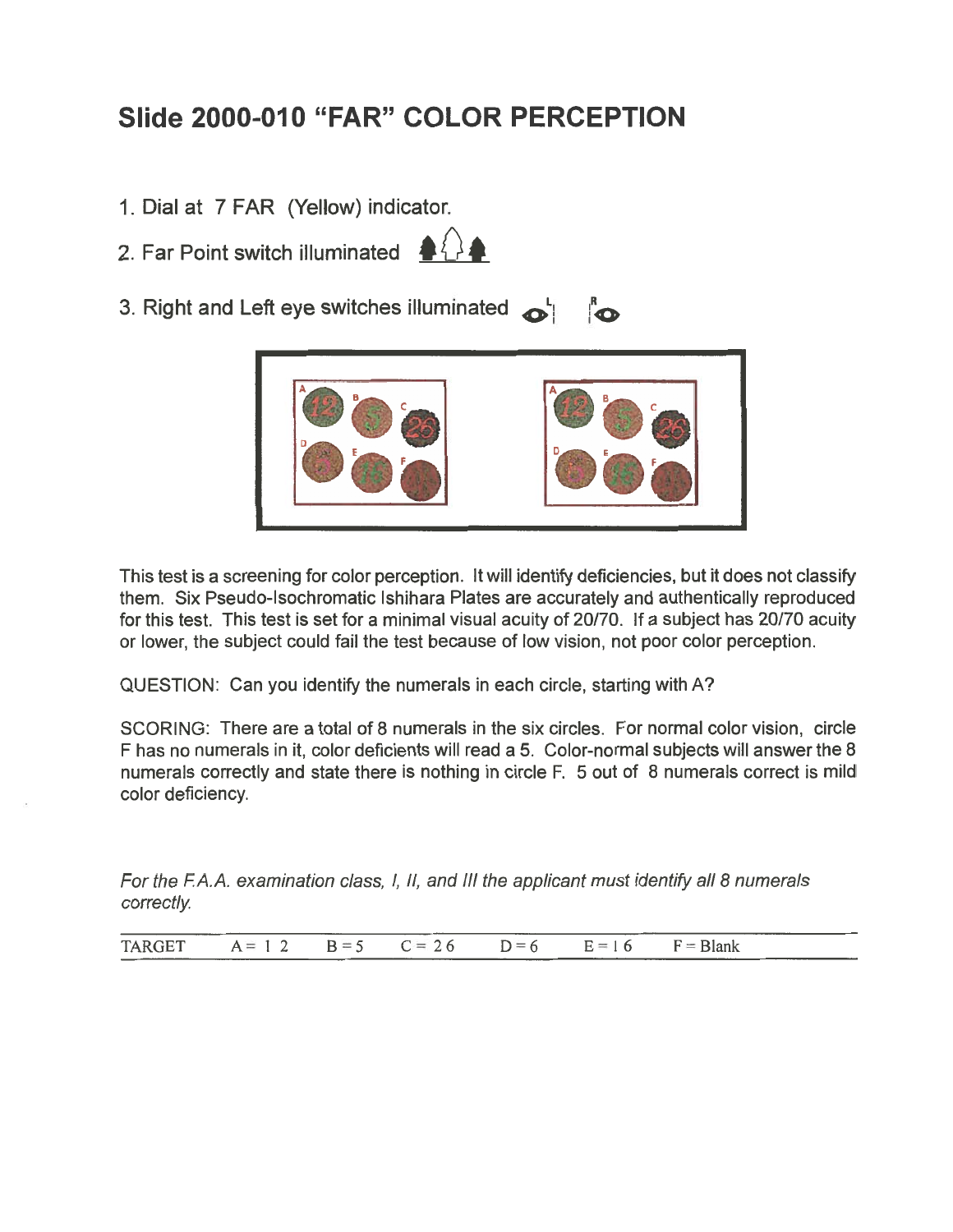## Slide 2000-007 "NEAR" VISUAL ACUITY LETTERS

1. Dial at 8 NEAR (Blue) indicator.

- 2. Near/Far Point switch illuminated
- 

I'

3. Right and Left eye switches illuminated



Question: "How many columns of letters do you see?" The Answer is 3. Ask the subject to read line <sup>4</sup> all the way across. If correct, procee<sup>d</sup> to line 5, if correct, procee<sup>d</sup> to line 6. If line <sup>6</sup> is correct, the subject has 20/20 vision or better at NEAR point for the right eye, left eye, and both eyes together. The correct scoring key is printed on the record form.

Some binocular irregularities that can occur are:

- 1. Either right or left column appears fuzzy and blurred.
- 2. <sup>A</sup> complete lack of targets in either right or left column will indicate <sup>a</sup> vision problem.
- 3. An intermittent disappearance of targets in either the right or left column.
- 4. Failure to fuse the right and left eye area of the slide into three columns of letters.

Two or more letters incorrectly identified on line 3 to 6 PER COLUMN is considered <sup>a</sup> FAIL for that acuity level IN THAT COLUMN.

A different acuity reading for each column is possible.The center column is critical because this is the binocular acuity test, while the right and left columns are only monocular acuity tests.

|   | <b>LINE/ACUITY</b> | <b>LEFT EYE</b> | <b>BOTH EYES</b> | <b>RIGHT EYE</b> |
|---|--------------------|-----------------|------------------|------------------|
|   | 20/100             | SVC             | NRK              | HZO              |
| 2 | 20/70              | RNZH            | DOKV             | CSZN             |
| 3 | 20/50              | CKVD            | SNZR             | DOHC             |
| 4 | 20/40              | VHRN            | ODSK             | NZCS             |
| 5 | 20/30              | <b>HSKRC</b>    | NZDOV            | <b>ZSHNK</b>     |
| 6 | 20/20              | ZONVR           | <b>HCSKD</b>     | VKCDS            |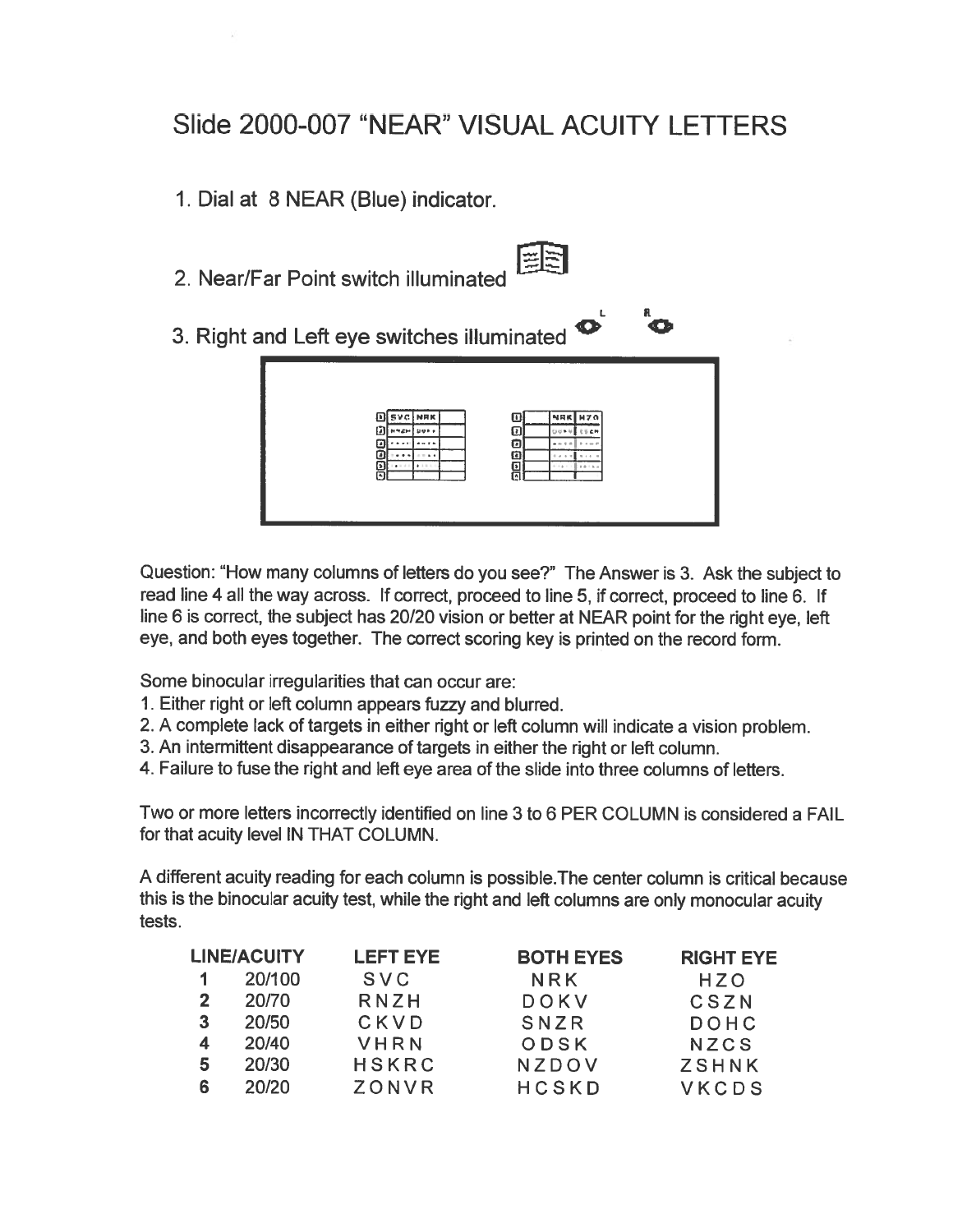## SLIDE 2000-012 "FAR" LATERAL PHORIA

- 1. Dial at 9 FAR (Yellow) Indicator.
- 2. Far Point switch illuminated  $\triangle$



3. Right Eye switch illuminated  $\frac{R}{4}$ 



Question: "Do you see <sup>a</sup> series of musical notes?" If yes, ask "How many?" The answer is 15. Tell the subject <sup>a</sup> musical staff with <sup>a</sup> white arrow will appear. Simultaneously turn the LEFT occluder switch ON. "Tell me which note the arrow is pointing to."

The arrow pointing to #8 is ideal or orthophoric, pointing between 31/2 and 12 1/2 is the accepted norm. 1 to 8 indicates Esophoria, 8 to 15 indicates Exophoria. Each number represents one prism diopter of power.

NOTE: This test cannot be <sup>g</sup>iven to <sup>a</sup> subject with vision in only one eye, this is <sup>a</sup> binocular test only.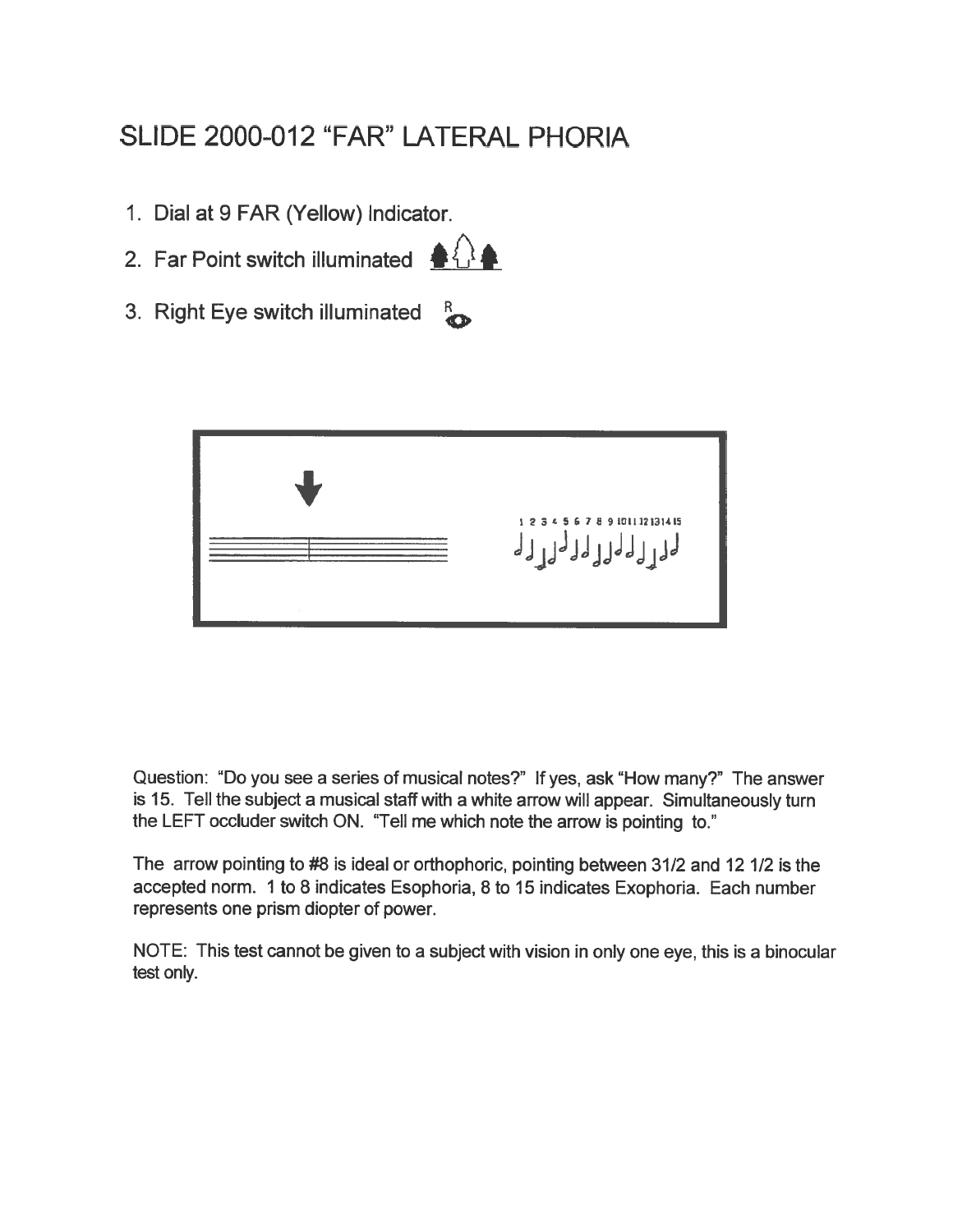## Slide 2000-024 "FAR" STEREO DEPTH PERCEPTION

- 1. Dial at 10 (Yellow) indicator.
- 2. Far Point switch illuminated



3. Right and Left eye switches illuminated  $\mathbb{R}^1$ 



This test measures binocularity. In order to perceive depth perception, both eyes are required to work together. Omit this test, if there is little or no vision in one eye.

The ability to judge relative distances without the aid of monocular clues is the goa<sup>l</sup> of this stereotest. The difficulty to point out "floating" ring increases in each of the nine steps in this series.

Questions: Study target #1. Does the bottom ring seem to be floating toward you? If the answer is "YES", procee<sup>d</sup> with: In target #2, which ring is floating toward you? #3, #4? This test requires <sup>a</sup> little extra time, so being patient is extremely important.

On occasion, the subject with goo<sup>d</sup> acuity scores will fail to fuse the left and right eye patterns and experience an overlapping of images. Turn the dial back <sup>a</sup> test so the subject can stabilize fusion, then proceed.

Scoring: Reading all circles correctly through #7 is normal depth perception. Correctly answering through #5 is acceptable depth perception. When the subject misses two consecutive circles, go back to last answer as his correct score.

| <b>STEREO DEPTH KEY</b> |            |     |    |             |    |              |    |    |                                             |
|-------------------------|------------|-----|----|-------------|----|--------------|----|----|---------------------------------------------|
|                         | 2          | 3   | 4  | $5^{\circ}$ | 6  |              | 8  | 9  |                                             |
| B                       | L          | B   | T  | T           | L  | $\mathbb{R}$ |    | R  |                                             |
| 400                     | <b>200</b> | 100 | 70 | 50          | 40 | 30           | 25 |    | 20 Angle of Stereopsis<br>in seconds of arc |
| 15                      | 30         | 50  | 60 | 70          | 75 | 82           | 90 | 95 | Shepard-Fry<br>percentages                  |

The angle of Stereopsis-a defined depth, the greater the number, the more obvious the stereopsis. Shepard-Fry Percentages-The amount of visual efficiency required to determine <sup>a</sup> particular angle of stereopsis-85% is considered average.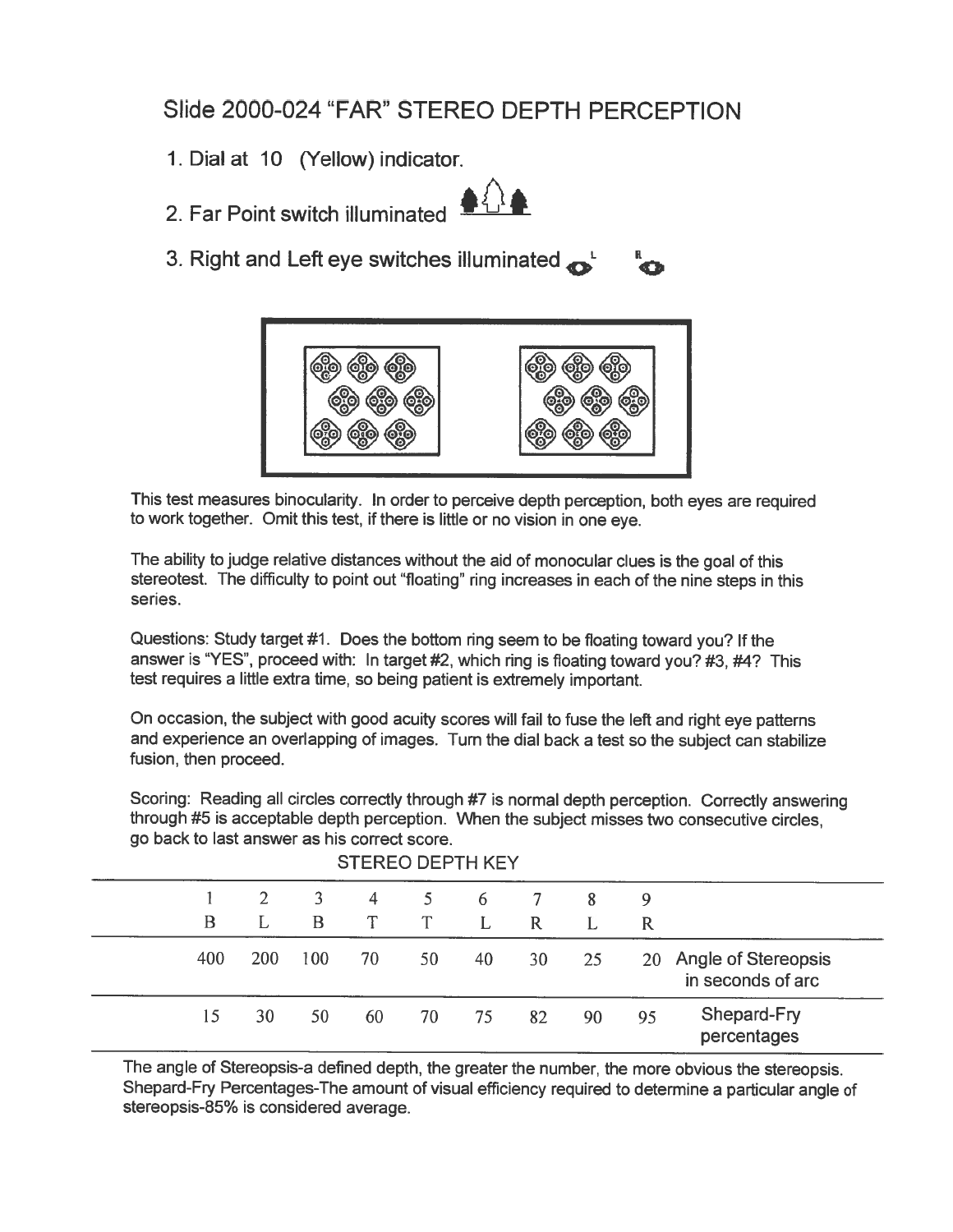#### SLIDE 2000148 ROAD SIGN RECOGNITION & STEREO DEPTH PERCEPTION TEST

- 1. FAR Point switch illuminated  $\bigoplus_{i=1}^{n}$
- 2. Right and Left switches illuminated
- 3. Dial 11 at YELLOW Indicator

This test measures the ability to recognize traffic signs and depth perception. First, have the test subject identify each sign. Secondly, ask the test subject, "Which signs are floating towards you"?.

#### SIGN RECOGNITION

- 1. Hill
- 2. Handicapped Parking
- 3. Divided Highway
- 4. No Parking
- 5. Regulation
- 6. Yield
- 7. NoUTurn
- 8. Do Not Enter
- 9. Stop Sign (Red Octagon)
- 10. Railroad Crossing (Yellow Circle)
- 11. School Zone (Yellow Pentagon)
- 12. No Passing (Yellow Triangle)

#### DEPTH PERCEPTION

- Divided Highway ( <sup>581</sup> Seconds of Arc) #3
- Yield (323 Seconds of Arc) #6
- School Zone (145 Seconds of Arc) #11







H